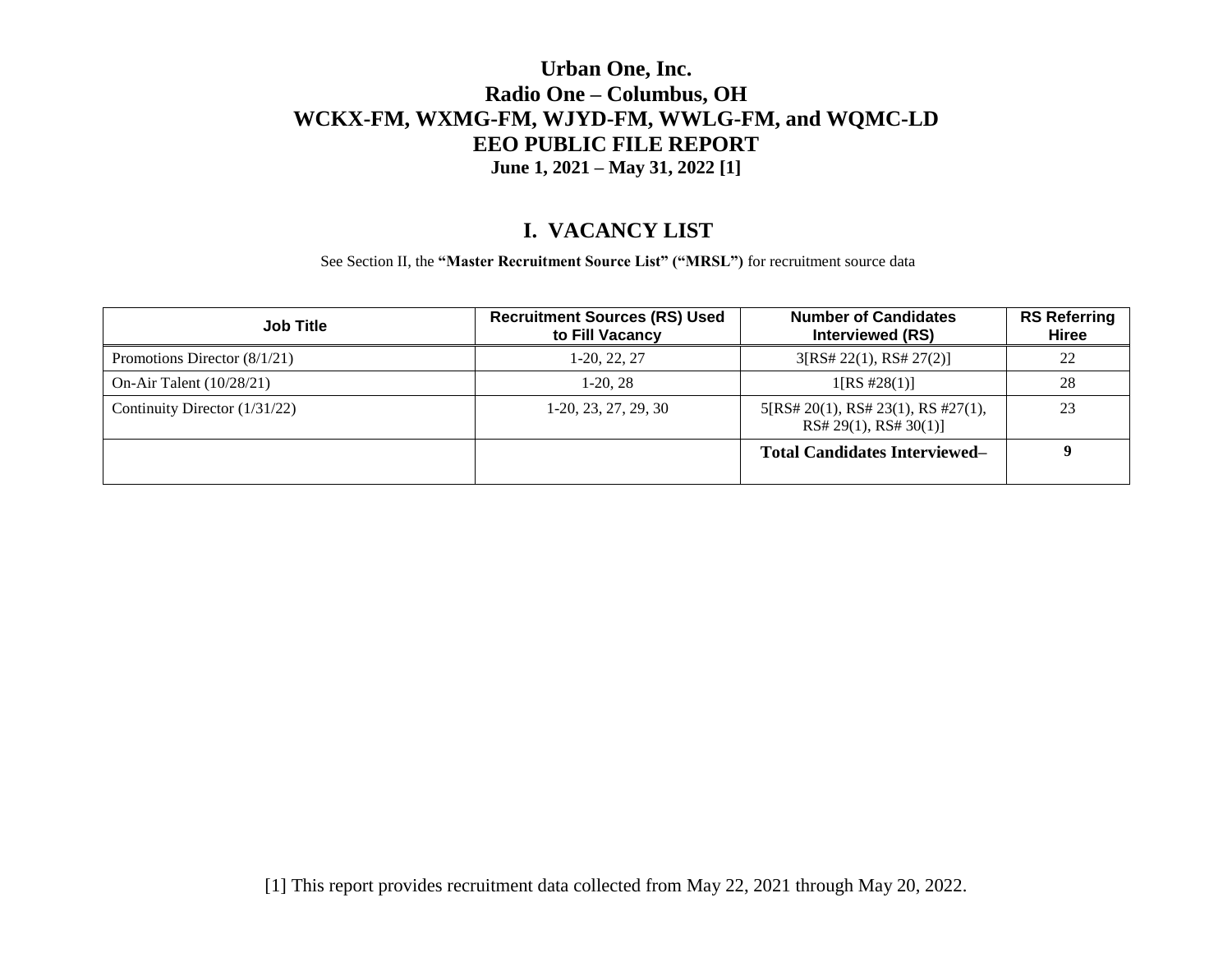# **II. MASTER RECRUITMENT SOURCE LIST (MRSL)**

| <b>RS</b><br><b>Number</b> | <b>RS</b> Information                                 | <b>Source Entitled</b><br>to Vacancy<br><b>Notification?</b><br>(Yes/No) | No. of Interviewees<br><b>Referred by RS</b><br>over<br>12-month period |
|----------------------------|-------------------------------------------------------|--------------------------------------------------------------------------|-------------------------------------------------------------------------|
| $\mathbf{1}$               | Asian American Journalists Association                |                                                                          |                                                                         |
|                            | 1182 Market Street, Ste. 320                          |                                                                          |                                                                         |
|                            | San Francisco, CA 94102                               |                                                                          |                                                                         |
|                            | National@aaja.org                                     | $\mathbf Y$                                                              | $\boldsymbol{0}$                                                        |
| $\overline{2}$             | The Association for Women in Communications, Inc.     |                                                                          |                                                                         |
|                            | 780 Ritchie Highway, Ste. 28-S                        |                                                                          |                                                                         |
|                            | Severna Park, MD 21146                                |                                                                          |                                                                         |
|                            | info@womcom.org                                       | $\mathbf Y$                                                              | $\boldsymbol{0}$                                                        |
| $\overline{3}$             | California Chicano News Media Association             |                                                                          |                                                                         |
|                            | 3800 S. Figueroa Street                               |                                                                          |                                                                         |
|                            | Los Angeles, CA 90037                                 |                                                                          |                                                                         |
|                            | ccnmainfo@ccnma.org                                   | $\mathbf Y$                                                              | $\boldsymbol{0}$                                                        |
| $\overline{4}$             | National Association of Black College Broadcasters    |                                                                          |                                                                         |
|                            | P.O. Box 3191                                         |                                                                          |                                                                         |
|                            | Atlanta, Georgia                                      |                                                                          |                                                                         |
|                            | Phone: (404) 523-6136                                 |                                                                          |                                                                         |
|                            | Fax: (404) 523-5467                                   |                                                                          |                                                                         |
|                            | bcrmail@aol.com                                       | $\mathbf Y$                                                              | $\overline{0}$                                                          |
| 5                          | National Association of Black Owned Broadcasters      |                                                                          |                                                                         |
|                            | 1201 Connecticut Avenue N.W., Suite 200               |                                                                          |                                                                         |
|                            | Washington, D.C. 20036                                |                                                                          |                                                                         |
|                            | Fax: (202) 429-0657                                   |                                                                          | $\mathbf{0}$                                                            |
|                            | nabobinfo@nabob.org                                   | $\mathbf Y$                                                              |                                                                         |
| 6                          | National Association of Black Journalists             |                                                                          |                                                                         |
|                            | 1100 Knight Hall, Suite 3100                          |                                                                          |                                                                         |
|                            | College Park, Maryland 20742<br>Fax: 301-445-7101     |                                                                          |                                                                         |
|                            | sberry@nabj.org                                       | ${\bf N}$                                                                | $\theta$                                                                |
| $\overline{7}$             |                                                       |                                                                          |                                                                         |
|                            | National Black Media Coalition                        |                                                                          |                                                                         |
|                            | 1738 Elton Road, Suite 314<br>Silver Spring, MD 20903 |                                                                          |                                                                         |
|                            | support@mpnmail.com                                   | Y                                                                        | $\boldsymbol{0}$                                                        |
|                            |                                                       |                                                                          |                                                                         |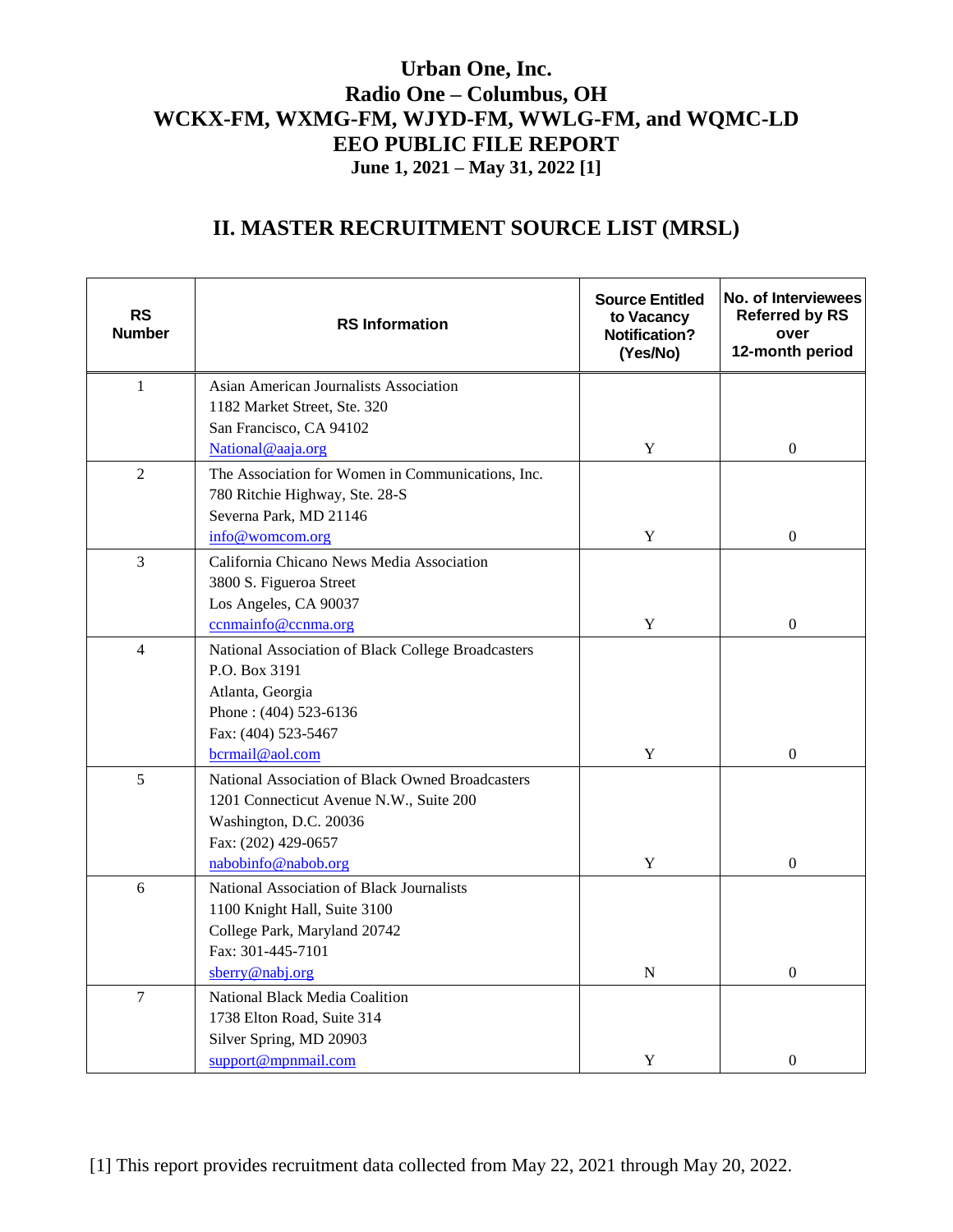| <b>RS</b><br><b>Number</b> | <b>RS</b> Information                                                                                              | <b>Source Entitled</b><br>to Vacancy<br><b>Notification?</b><br>(Yes/No) | No. of Interviewees<br><b>Referred by RS</b><br>over<br>12-month period |
|----------------------------|--------------------------------------------------------------------------------------------------------------------|--------------------------------------------------------------------------|-------------------------------------------------------------------------|
| $\,8\,$                    | National Lesbian and Gay Journalists Association<br>1420 K Street, NW, Ste.910<br>Washington, DC 20005             |                                                                          |                                                                         |
|                            | info@nlgja.org                                                                                                     | Y                                                                        | $\boldsymbol{0}$                                                        |
| 9                          | Native American Public Telecommunications<br>P.O. Box 83111<br>Lincoln, NE 68501<br>native@unl.edu                 | $\mathbf N$                                                              | $\boldsymbol{0}$                                                        |
| 10                         | Andrews Air Force Base Airman & Family Readiness<br>Center<br>mfscjobs@gmail.com                                   | $\mathbf Y$                                                              | $\boldsymbol{0}$                                                        |
| 11                         | Jubilee Jobs, Inc.<br>Fax: 202.667.8833<br>jconerly@jubileejobs.org                                                | Y                                                                        | $\boldsymbol{0}$                                                        |
| 12                         | Urban League of Philadelphia<br>Fax: 215.468.8078<br>robinbailey@ucsep.org                                         | $\mathbf Y$                                                              | $\boldsymbol{0}$                                                        |
| 13                         | Indianapolis Urban League, Inc.<br>Fax: 317.693.7613<br>ksimmons@indplsul.org                                      | Y                                                                        | $\boldsymbol{0}$                                                        |
| 14                         | Shares, Inc. - Brandywine Industries<br>Fax: 317.462.1535<br>clee@sharesinc.org                                    | Y                                                                        | $\boldsymbol{0}$                                                        |
| 15                         | The American Legion Department Of NC<br>Fax: 919.832.6428<br>nclegion@nc.rr.com                                    | Y                                                                        | $\boldsymbol{0}$                                                        |
| 16                         | Columbus Urban League<br>Fax: 614.257.6316<br>dowens@cul.org                                                       | $\mathbf Y$                                                              | $\boldsymbol{0}$                                                        |
| 17                         | Mayor's Office for People with Disabilities<br>cornelius.booker@wrksolutions.com                                   | $\mathbf Y$                                                              | $\boldsymbol{0}$                                                        |
| 18                         | Southern Methodist University<br>hegicalendar@smu.edu                                                              | $\mathbf Y$                                                              | $\boldsymbol{0}$                                                        |
| 19                         | Women's Center of Tarrant County Inc.<br>Fax: 817.927.0694<br>cfannin@womenscentertc.org                           | Y                                                                        | $\boldsymbol{0}$                                                        |
| 20                         | Corporate Website - www.urban1.com                                                                                 | ${\bf N}$                                                                | 1                                                                       |
| 21                         | Word-of-Mouth (which includes referrals from vendors,<br>clients, former work associates and casual acquaintances) | ${\bf N}$                                                                | $\boldsymbol{0}$                                                        |

[1] This report provides recruitment data collected from May 22, 2021 through May 20, 2022.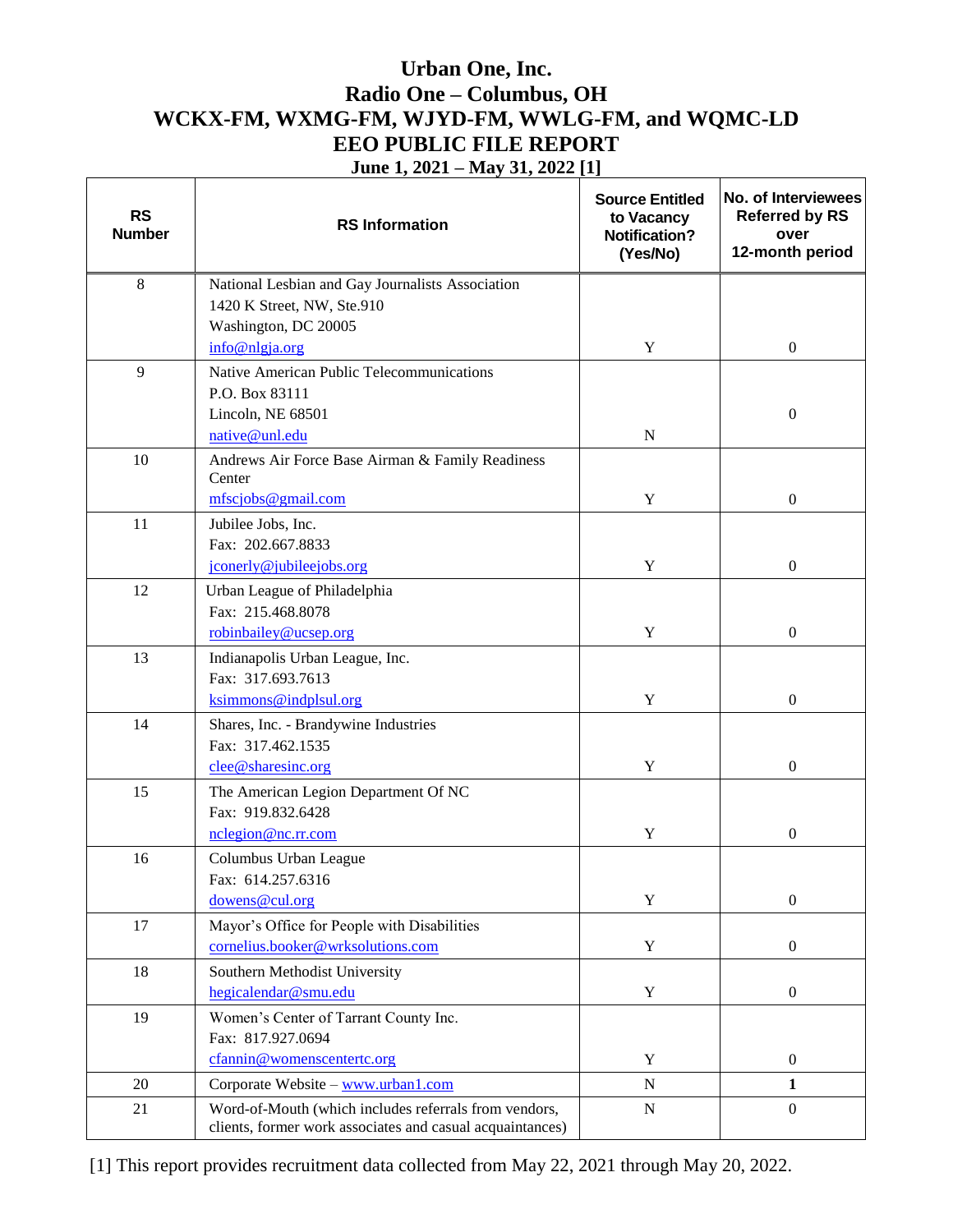| <b>RS</b><br><b>Number</b>                     | <b>RS</b> Information                                                                                                                                                                                                     | <b>Source Entitled</b><br>to Vacancy<br>Notification?<br>(Yes/No) | No. of Interviewees<br><b>Referred by RS</b><br>over<br>12-month period |
|------------------------------------------------|---------------------------------------------------------------------------------------------------------------------------------------------------------------------------------------------------------------------------|-------------------------------------------------------------------|-------------------------------------------------------------------------|
| 22                                             | Internal Promotion/Internal Candidate                                                                                                                                                                                     | N                                                                 | 1                                                                       |
| 23                                             | Internal Referral/ / Employee Referral                                                                                                                                                                                    | N                                                                 | 1                                                                       |
| 24                                             | <b>Industry Referral</b>                                                                                                                                                                                                  | N                                                                 | $\Omega$                                                                |
| 25                                             | Market Websites - https://mycolumbuspower.com/,<br>https://mycolumbusmagic.com/, and<br>https://joycolumbus.com/                                                                                                          | N                                                                 | $\theta$                                                                |
| 26                                             | Trade Publication - Inside Radio, 365 Union St. Littleton,<br>NH 03561 (800) 248-4242                                                                                                                                     | N                                                                 | $\theta$                                                                |
| 27                                             | Internet Recruitment - - www.monster.com,<br>www.bcfm.com www.allaccess.com, www.indeed.com,<br>www.hotjobs.com, www.linkedin.com,<br>www.careerbuilder.com, www.entertainmentcareers.net/,<br>www.ihirebroadcasting.com. | N                                                                 | $\overline{\mathbf{3}}$                                                 |
| 28                                             | Employment Connection -<br>www.employmentconnection.com                                                                                                                                                                   | N                                                                 | 1                                                                       |
| 29                                             | Ohio Center for Broadcasting                                                                                                                                                                                              | N                                                                 | 1                                                                       |
| 30                                             | Ohio Media School                                                                                                                                                                                                         | N                                                                 | $\mathbf{1}$                                                            |
| <b>TOTAL INTERVIEWEES OVER 12-MONTH PERIOD</b> |                                                                                                                                                                                                                           |                                                                   | 9                                                                       |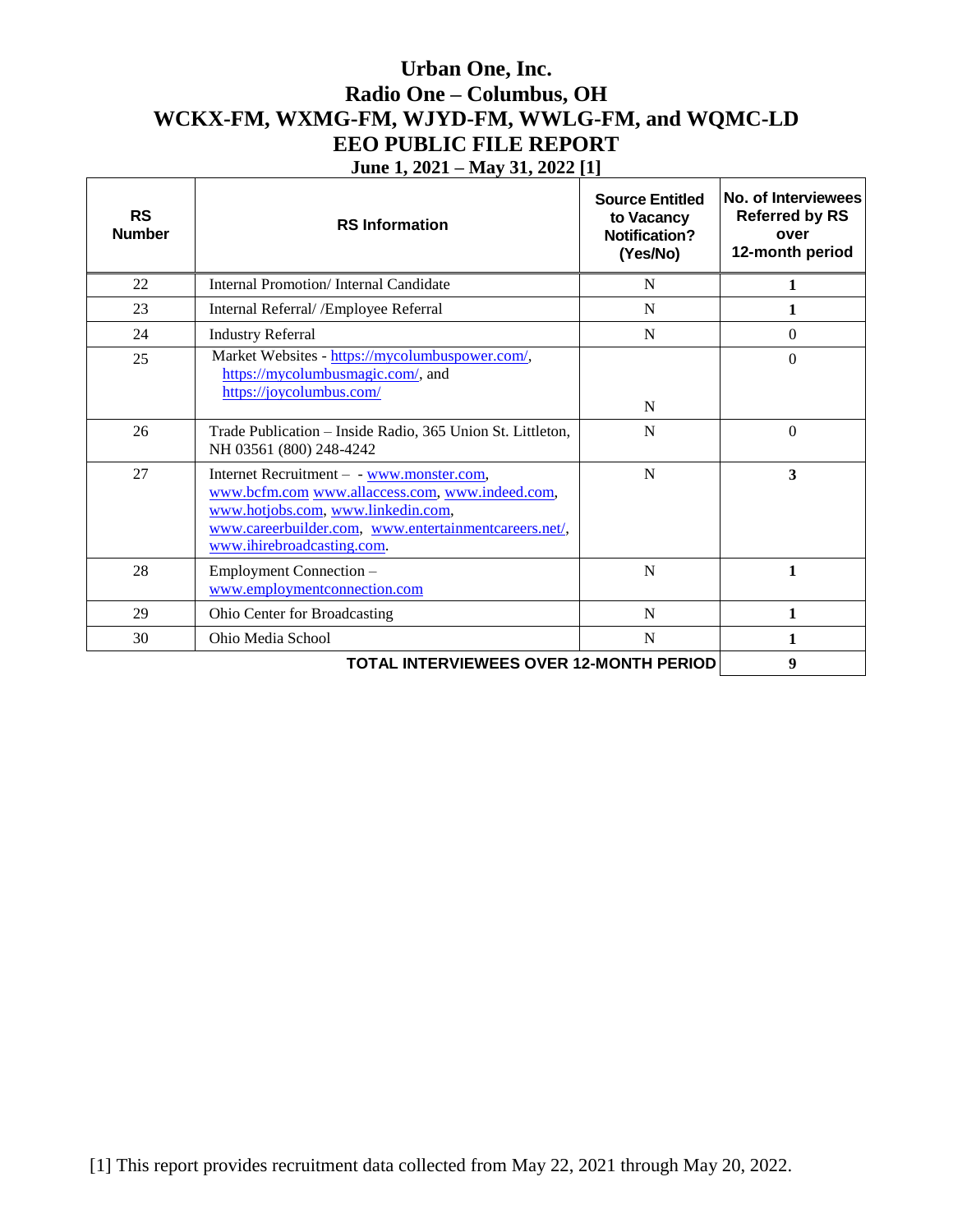|                         | <b>TYPE OF RECRUITMENT INITIATIVE</b><br>(MENU SELECTION) | <b>BRIEF DESCRIPTION OF ACTIVITY</b>                                                                                                                                                                                                                                                                                                                      |
|-------------------------|-----------------------------------------------------------|-----------------------------------------------------------------------------------------------------------------------------------------------------------------------------------------------------------------------------------------------------------------------------------------------------------------------------------------------------------|
| $\mathbf{1}$            | <b>Workplace Harassment Training</b>                      | Urban One hosted anti-harassment training<br>session for managers and non-managers, in<br>conjunction with outside counsel, to educate all<br>market employees on what is harassment and<br>what to do if they observe or experience it in<br>the workplace (General Manager and<br>Marketing & Promotions Director participated)<br>(November 15, 2021). |
| $\overline{2}$          | <b>Website Recruitment</b>                                | For local job vacancies, WCKX-FM, WXMG-<br>FM, WJYD-FM, WWLG-FM, and WQMC-LD<br>referred listeners and potential employees to<br>the Corporate website www.urban1.com                                                                                                                                                                                     |
| $\overline{\mathbf{3}}$ | <b>EEO Training Seminar</b>                               | Urban One hosted an EEO Seminar in<br>conjunction with outside counsel to train<br>market employees and leadership on<br>maintaining proper EEO compliance (General<br>Manager and Houston EEO Compliance<br>Administrator participated) (March 23, 2022).                                                                                                |
| $\overline{\mathbf{4}}$ | <b>Sales Training</b>                                     | The Columbus radio market hosted a weekly<br>call for sales staff, including sellers, sales<br>managers, and the General Manager in<br>conjunction with Brandis Hall. Topics ranged<br>from prospecting to research to handling<br>objections (2021 and 2022 calendar years).                                                                             |
| 5                       | <b>P1 Plus Entry Level Sales Program</b>                  | An Account Executive participated in a 7-week<br>training program with the Ohio Association of<br>Broadcasters (September and October 2021).                                                                                                                                                                                                              |
| 6                       | <b>Bilingual Recruitment</b>                              | WWLG-FM ran advertisements on-air and<br>online seeking applicants for bilingual board<br>operator positions. The radio station serves the<br>Hispanic community (March through June<br>$2022$ ).                                                                                                                                                         |
| 7                       | <b>Ohio Media School - Teaching</b>                       | During the reporting period, an On-Air<br>Talent/Board Operator taught at the Ohio<br>Media School (OMS). The course centers<br>around radio and audio production, and                                                                                                                                                                                    |

[1] This report provides recruitment data collected from May 22, 2021 through May 20, 2022.